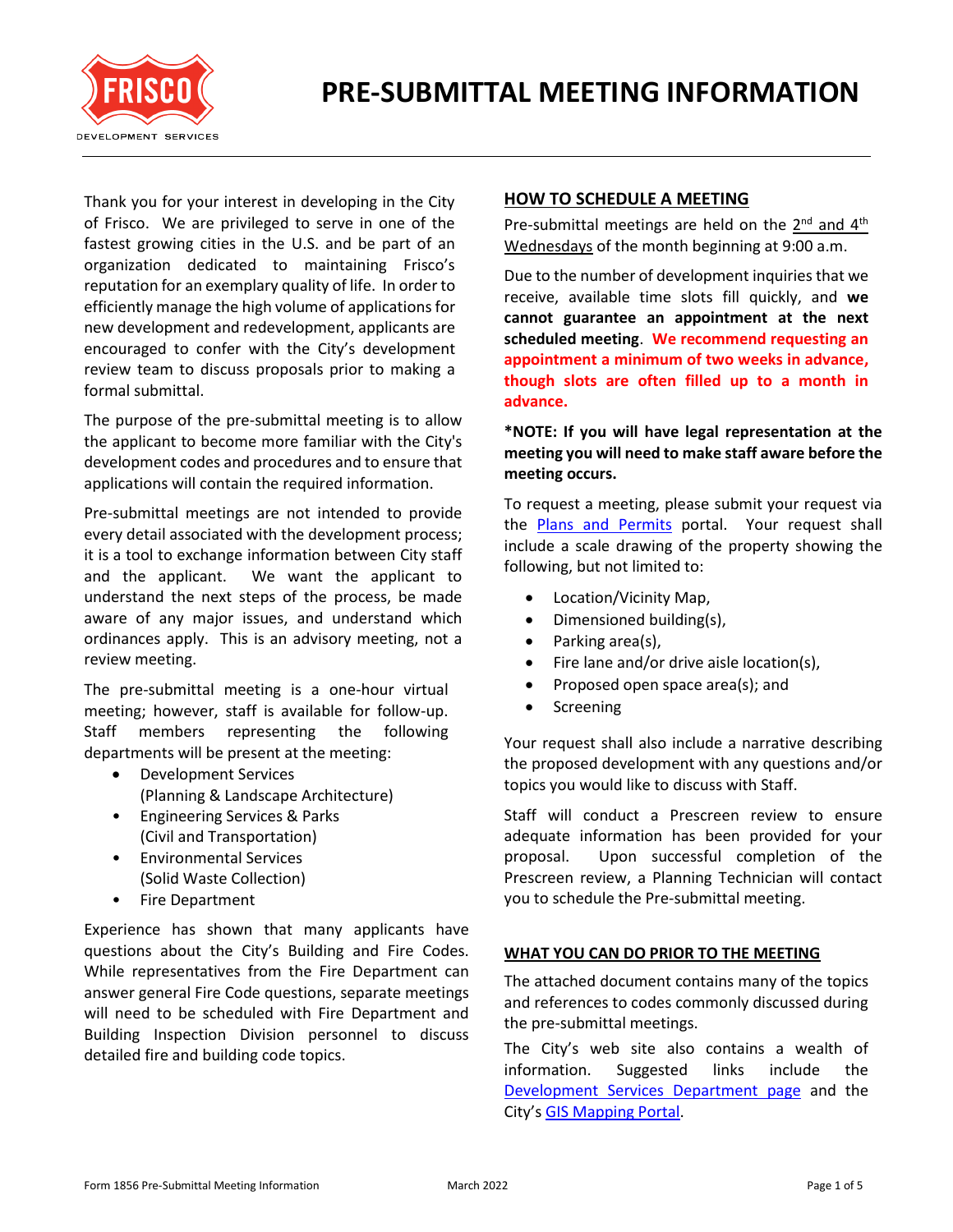

#### **DEVELOPMENT SERVICES**

- ☐ **Prior to the pre-submittal meeting, please verify whether Zoning permits the proposed use.**
- ☐ Note: properties within 750 feet of the rightof-way of the Dallas North Tollway or 750 feet of the centerline of Preston Road are subject to additional "overlay" standards as found the [City's Zoning Ordinance](http://www.friscotexas.gov/DocumentCenter/View/1487#page=54).
- □ For Planned Developments, please refer to the requirements in the [Form Based Codes](http://www.friscotexas.gov/DocumentCenter/View/4928)  [Manual.](http://www.friscotexas.gov/DocumentCenter/View/4928)
- $\Box$  For projects within the downtown, refer to the Downtown Architectural Design Standards.
- ☐ The [Development Application Handbook](http://www.friscotexas.gov/588) provides a comprehensive list of items and information required to be depicted on all applications.

Key items in the handbook include:

- Fees
- Submittal deadlines
- Standard notes and language for plats & plans
- Application forms
- Checklists by project type
- $\Box$  The goal is to place a submittal on the Planning & Zoning Commission's (P&Z) agenda within approximately 30 days of receipt of a valid, complete, application. Zoning change requests require more time to be placed on a P&Z agenda. Incomplete applications and delays in resubmitting corrected plans and plats will postpone items from being considered by the P&Z.
- □ Applications for final plats are not accepted until all required public improvements have been installed in accordance with Construction Plans and the Preliminary Plat, where applicable, and approved by the City.

#### **DEVELOPMENT SERVICES**

- ☐ Preliminary Site Plans (PSP) for nonresidential projects require a Façade Plan. In addition to the Façade Plan, PSP and Site Plan applications must include a sample board. The design must be compatible with the architectural style, colors and materials of surrounding development, where applicable.
- ☐ When a zoning change is required, the applicant must meet with adjacent Homeowner Association (HOA) representatives prior to the case being advertised for the first Public Hearing. Development Services staff can provide the names and contact information of the HOA representatives. The applicant **must** also meet with the HOA prior to submitting to the City.
- $\Box$  It is imperative that a definitive franchise utility easement plan be provided at the time of Site Plan submittal to ensure there are no encroachments or interference with city utilities, trees and other required landscaping. This will require the developer to work with the franchise utility provider(s) in advance of the site plan submittal. Staff will require that the applicant provide confirmation from the franchise utility provider that the plan meets their needs.
- ☐ Please note the City collects Thoroughfare, Water and Wastewater [Impact Fees](http://www.friscotexas.gov/430) for new development.
- ☐ The Landscape Water Use Calculator assists with determining Landscape Water Allowance requirements.
- $\Box$  A water resource zone is required at the rate of 5% of the parking surface for nonresidential developments and 7% of the parking surface for multifamily developments.
- $\Box$  Tree islands must be a minimum of 500 square feet or an equal amount of structural soil is required under the pavement.
- $\Box$  Façade trees are required for retail centers and office buildings.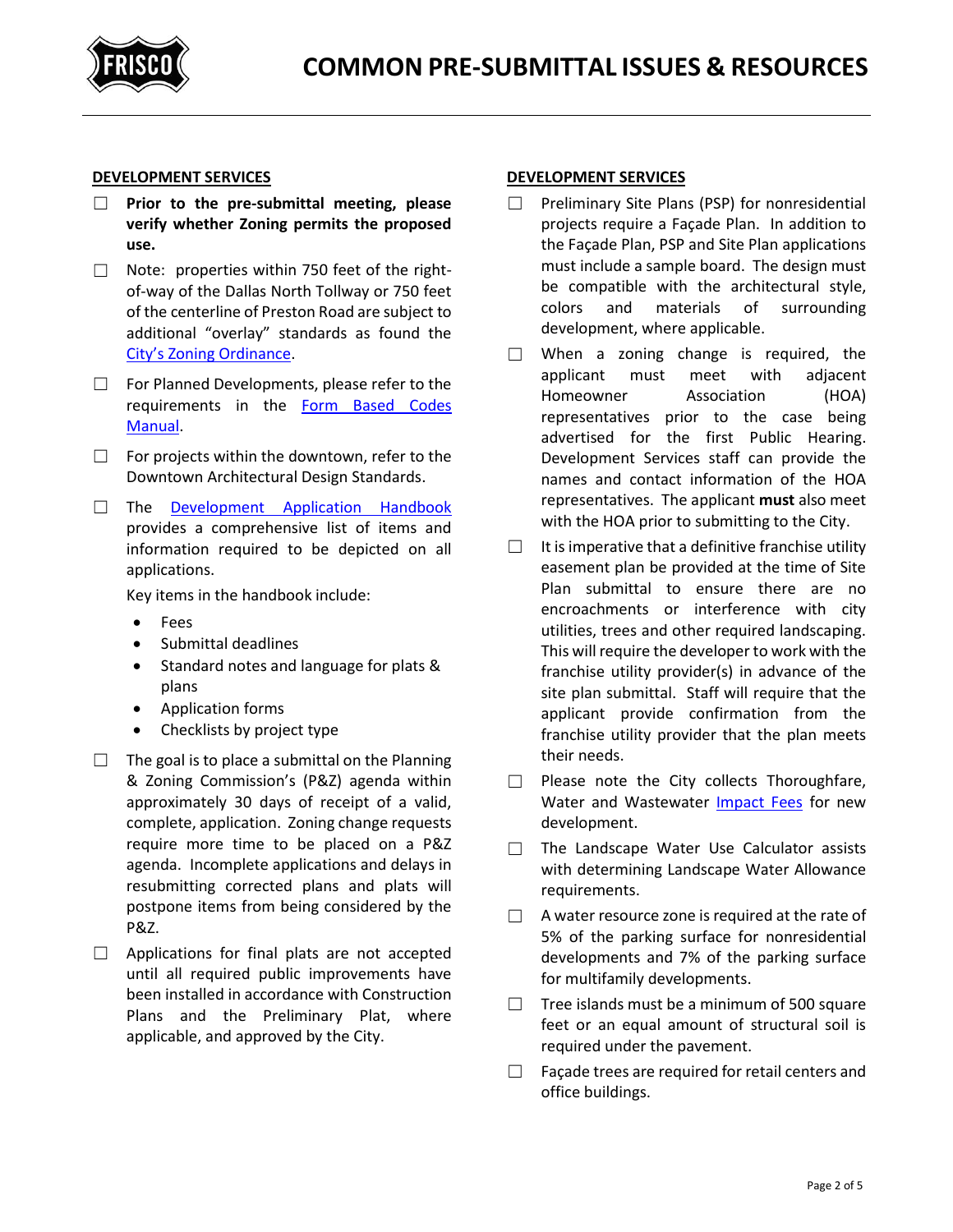

### **DEVELOPMENT SERVICES**

□ Tree staking is not required but when used, metal "T" posts, wires and hoses are not permitted.

### **CIVIL ENGINEERING**

- $\Box$  Development shall be served by two separate sources of water.
- ☐ Water, sanitary sewer, and storm sewer lines must be extended to adjacent developments where applicable.
- □ On site detention is required for commercial development unless a downstream assessment is provided.
- □ Roof drains and gutter downspouts shall discharge into the site storm drainage and detention system. Where a site storm drainage system is not available, roof drains and downspouts may discharge at grade provided that the discharge does not flow across walkways providing access to building entrances.
- □ Please refer to the City's [Engineering Standards](http://www.friscotexas.gov/412) regarding design standards, construction standard details, technical specifications, approved materials list, and general notes.
- $\Box$  Wastewater service laterals shall be a minimum 4 inches for residential and 6 inches for commercial developments. Manholes are required for laterals 6 inches or larger connecting to the main line.
- ☐ Storm Water discharges from proposed developments shall not cause adverse impacts to adjacent or downstream properties. In order to determine impacts, a Downstream Assessment may be required. To determine if an assessment is required, reference Section 4.03 Downstream Requirements of the [Engineering](https://www.friscotexas.gov/412)  [Standards.](https://www.friscotexas.gov/412)
- ☐ Engineering Standards 4.18 have been updated with a stormwater quality component. Nonresidential sites shall use mechanical separator or biofiltration. In cases with detention, extended detention may be used.

### **CIVIL ENGINEERING**

- □ All easements dedicated to the City are a minimum of 15 feet wide. Additional width may be required depending on the depth of the public service line.
- $\Box$  Full panel concrete pavement replacement will be required if pavement is cut.

### **TRAFFIC ENGINEERING**

- □ Refer to Section 2 of the **Engineering Standards** for detailed requirements.
- □ All sites require two points of access, one of which must connect to a median opening.
- ☐ All driveways on minor and major thoroughfares must have a deceleration lane.
- $\Box$  The developer of a site is responsible for constructing median openings, left-turn lanes and deceleration lanes to its driveways.
- $\Box$  Driveways must be spaced 260 feet apart on minor thoroughfares, 280 feet apart on major thoroughfares, and further apart on TxDOT roadways.
- □ Near major intersections, driveways can be no closer than 75 feet upstream (or 200 feet downstream) from the ROW of the cross street. A driveway can be located within a right-turn lane at an intersection within certain limitations.
- ☐ The site shall provide for cross-access to adjacent properties (and may need to obtain access easements from an adjacent property to build a shared driveway).
- $\square$  Driveways shall provide the required on-site stacking (measured from the ROW line) before giving access to parking spaces or drive aisles.
- $\Box$  The developer of a site is responsible for dedicating right-of-way for adjacent roadways. The developer is also responsible for constructing half of a planned thoroughfare adjacent to the site. In some cases, funds can be escrowed in lieu of construction. Construction costs of minor and major thoroughfares on the City's Thoroughfare Plan are generally eligible to be credited against Roadway Impact Fees.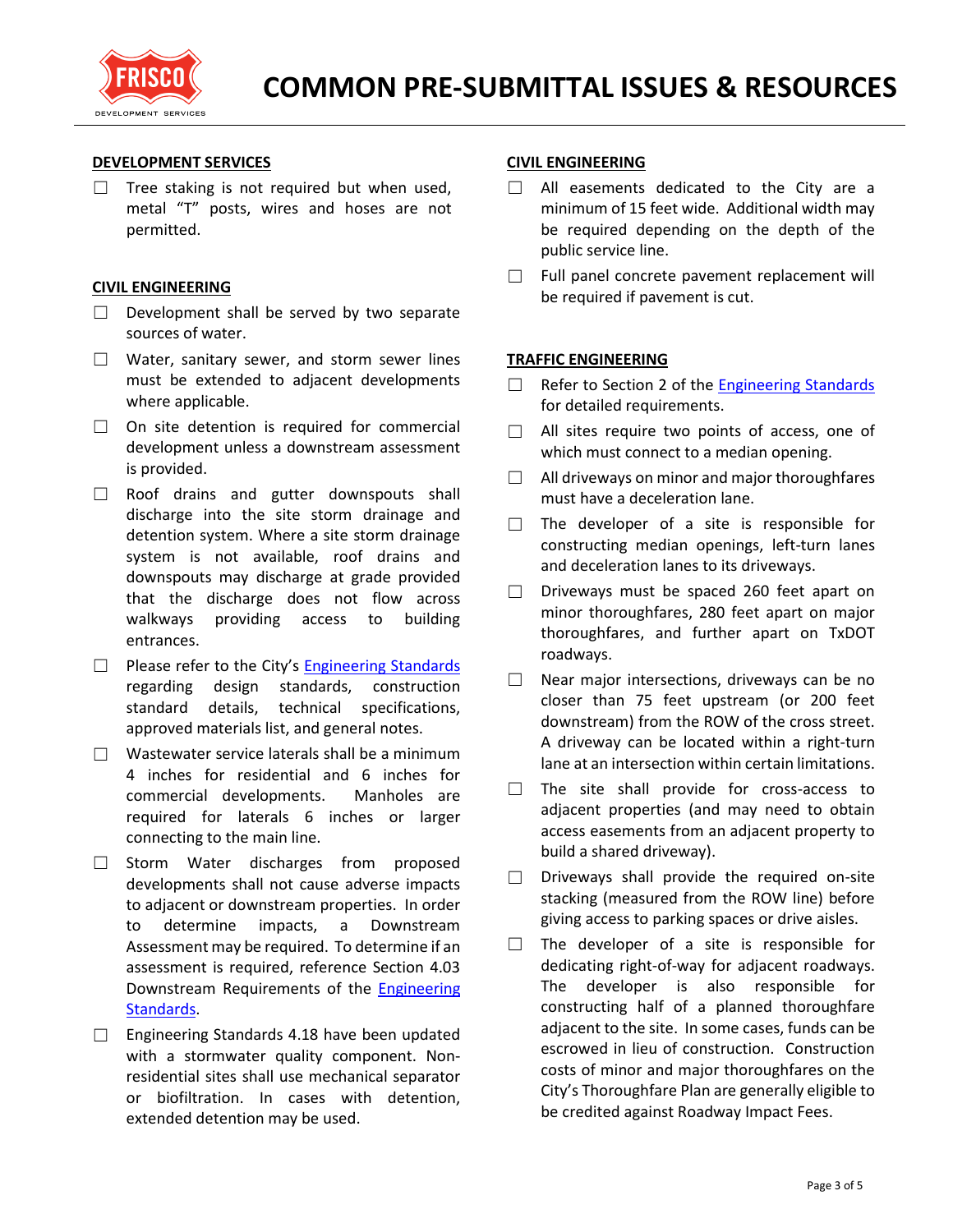

### **TRAFFIC ENGINEERING**

- $\Box$  Day care facilities require a Queuing and Traffic Circulation Study as part of the SUP application (it will become part of the permit). **The study shall be submitted at time of the SUP application.** It needs to be reviewed and approved by Traffic Engineering before the case is scheduled for the Planning & Zoning Commission Public Hearing. The study shall:
	- describe the operations of the facility (such as hours, peak drop-off and pick-up times, if parents are required to walk in to drop off and pick up, etc.).
	- depict where the customers will come from and which driveway(s) will be used.
	- depict how traffic will circulate through the site in a way that will prevent any queues or gridlock that would back up onto the adjacent street(s).
	- include a statement that the owner & manager of the facility agree to operate the facility as set forth in the approved study.
- Schools require a stacking lane that is outside of a fire lane. Day care facilities also require this stacking lane unless additional parking is provided (using a rate of 1 per 6 students plus 1 per staff member) and parents are required to park and walk their children in and out of the facility.

#### **FIRE DEPARTMENT**

- $\Box$  The Frisco Fire Department has adopted the [2018 Edition of the International Fire Code with](https://www.friscotexas.gov/DocumentCenter/View/14226)  [local amendments.](https://www.friscotexas.gov/DocumentCenter/View/14226) Additional information can be obtained through the [Fire Prevention Office.](https://www.friscotexas.gov/337)
- $\Box$  The City of Frisco is an ISO Class 1 regarding property insurance classification.
- $\Box$  Fire lanes must be provided within 150 feet of all exterior walls of any building.
- $\Box$  The fire lane shall be a minimum of 24 feet wide.
- $\Box$  The inside turning radius of the fire lane shall be a minimum of 20 feet.
- $\Box$  Dead end fire lanes are not permitted.
- $\Box$  Fire hydrants must be provided at the entrances and intersections.

### **FIRE DEPARTMENT**

- $\Box$  Fire hydrants must be spaced no greater than 300 feet apart for a commercial development and no greater than 500 feet for residential development.
- $\Box$  The fire lanes and fire hydrants must be installed and tested prior to beginning vertical construction of the building.
- $\Box$  Automatic fire sprinkler system will be required for the proposed buildings if the square footage exceeds 5,000 square feet on each lot or the occupant load within the assembly occupancy exceeds 100 people.
- $\Box$  Fire department connection for the fire sprinkler system must be located within 100 feet of a fire hydrant and 50 feet of a fire lane.
- $\Box$  A 10 feet unobstructed width must be provided around a building for adequate fire department access.

### **ENVIRONMENTAL SERVICES**

- $\Box$  Commercial properties greater than 2,000 sq. ft. are required to comply with Ordinance #01-02-14 regarding on-site commercial and multi-family recycling. The ordinance has been codified in the City of Frisco Code of Ordinances in [Chapter 74, Sections 19-20.](https://z2.franklinlegal.net/franklin/Z2Browser2.html?showset=friscoset&collection=frisco&doccode=z2Code_z20000317)
- $\Box$  The location of refuse, recycling, and compactor receptacles shall be identified on the site plan. Dimensions/measurements shall be provided in accordance with the **Dumpster Enclosure** [Specifications.](https://www.friscotexas.gov/DocumentCenter/View/962)
- $\Box$  A sufficient number and size of enclosures/compactors shall be provided to meet the demands of the property.
- $\Box$  Refuse and recycling receptacles shall be screened with a 6'-8' masonry wall. Compactors shall be screened with an eight-foot masonry wall. All enclosures shall be of a color consistent with the primary building.
- $\Box$  No portion of the enclosure or enclosure gate, if provided, shall impede or encroach into a fire lane, access easement, utility easement, or drive aisle.